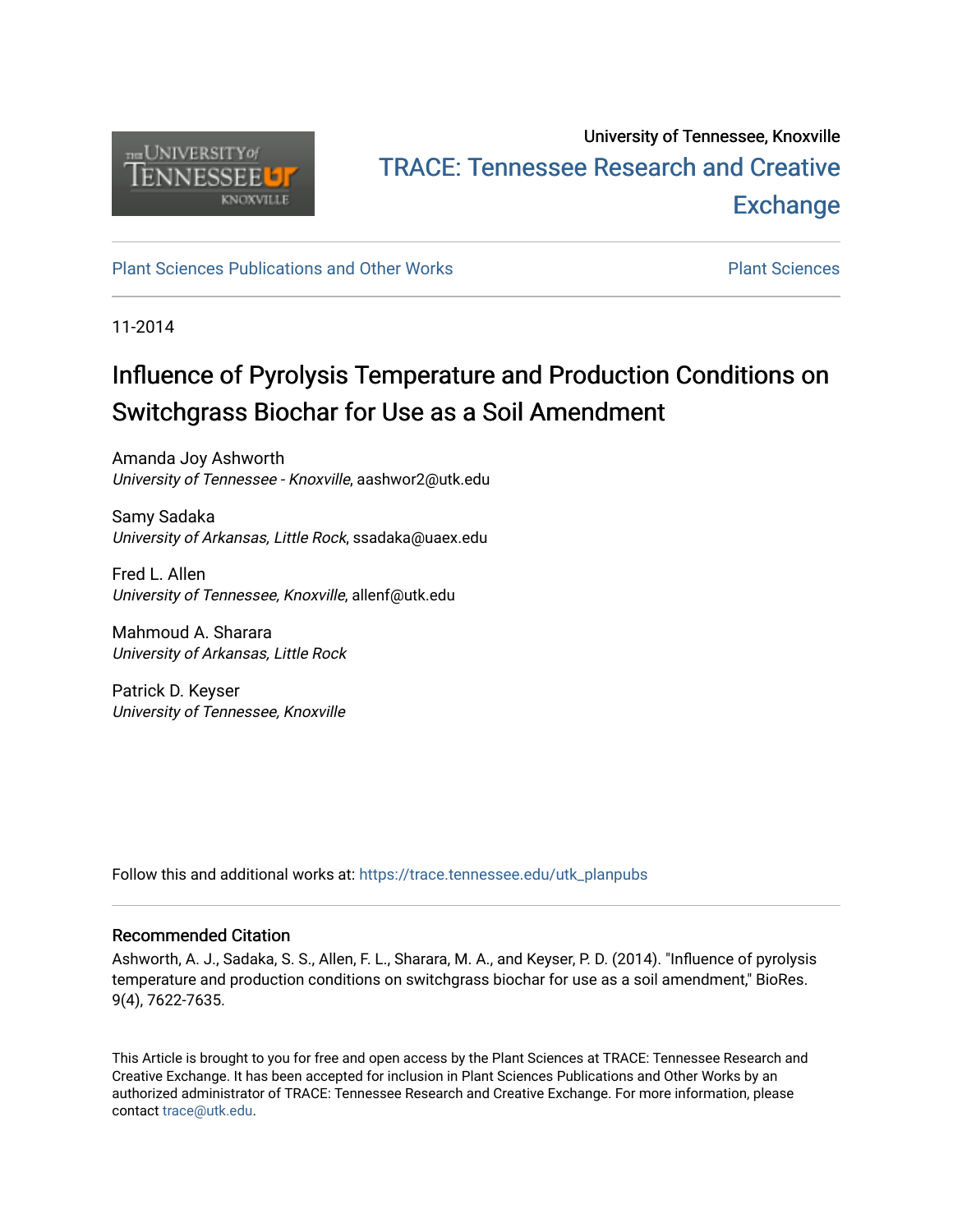## **Influence of Pyrolysis Temperature and Production Conditions on Switchgrass Biochar for Use as a Soil Amendment**

Amanda J. Ashworth,<sup>a\*</sup> Sammy S. Sadaka,<sup>b</sup> Fred L. Allen,<sup>a</sup> Mahmoud A. Sharara,<sup>b</sup> and Patrick D. Keyser<sup>c</sup>

Biochars form recalcitrant carbon and increase water and nutrient retention in soils; however, the magnitude is contingent upon production conditions and thermo-chemical conversion processes. Herein we aim at (i) characterizing switchgrass (*Panicum virgatum* L.)-biochar morphology, (ii) estimating water-holding capacity under increasing ratios of char: soil; and, (iii) determining nutrient profile variation as a function of pyrolysis conversion methodologies (*i.e*. continuous, auger pyrolysis system versus batch pyrolysis systems) for terminal use as a soil amendment. Auger system chars produced at 600°C had the greatest lignin portion by weight among the biochars produced from the continuous system. On the other hand, a batch pyrolysis system (400 °C – 3h) yielded biochar with 73.10% lignin (12 fold increases), indicating higher recalcitrance, whereas lower production temperatures (400 °C) yielded greater hemicellulose (*i.e.* greater mineralization promoting substrate). Under both pyrolysis methods, increasing biochar soil application rates resulted in linear decreases in bulk density (g  $cm<sup>-3</sup>$ ). Increases in auger-char (400 °C) applications increased soil water-holding capacities; however, application rates of >2 Mt ha<sup>-1</sup> are required. Pyrolysis batch chars did not influence water-holding abilities (*P*>0.05). Biochar macro and micronutrients increased, as the pyrolysis temperature increased in the auger system from 400 to 600 °C, and the residence time increased in the batch pyrolysis system from 1 to 3 h. Conversely, nitrogen levels tended to decrease under the two previously mentioned conditions. Consequently, not all chars are inherently equal, in that varying operation systems, residence times, and production conditions greatly affect uses as a soil amendment and overall rate of efficacy.

*Keywords: Switchgrass; Biochar production; Soil Amendment; Water-holding capacity; Nutrient profiles* 

*Contact information: a: Department of Plant Sciences, University of Tennessee, 2431 Joe Johnson Dr., 254 Ellington Plant Sciences, Knoxville, TN, USA; b: Department of Biological and Agricultural Engineering, University of Arkansas Division of Agriculture, 2301 S. University Ave. Little Rock, AR 72204, USA; c: Department of Forestry, Wildlife & Fisheries, University of Tennessee, 2431 Joe Johnson Dr., 274 Ellington Plant Sciences, Knoxville, TN 37996, USA; \*Corresponding author: aashwor2@utk.edu*

## **INTRODUCTION**

Biochar is a carbon (C)-rich, biomass-derived product generated through "thermal decomposition of organic material under a limited supply of oxygen  $(O_2)$ , at relatively low temperatures (<700 ºC)" (Lehmann and Joseph 2009). Pyrogenic carbon amendments have gained interest recently, as they may play a role in recalcitrant C formations, thus reducing positive greenhouse gas forcing, while enhancing plant growth. A multitude of studies have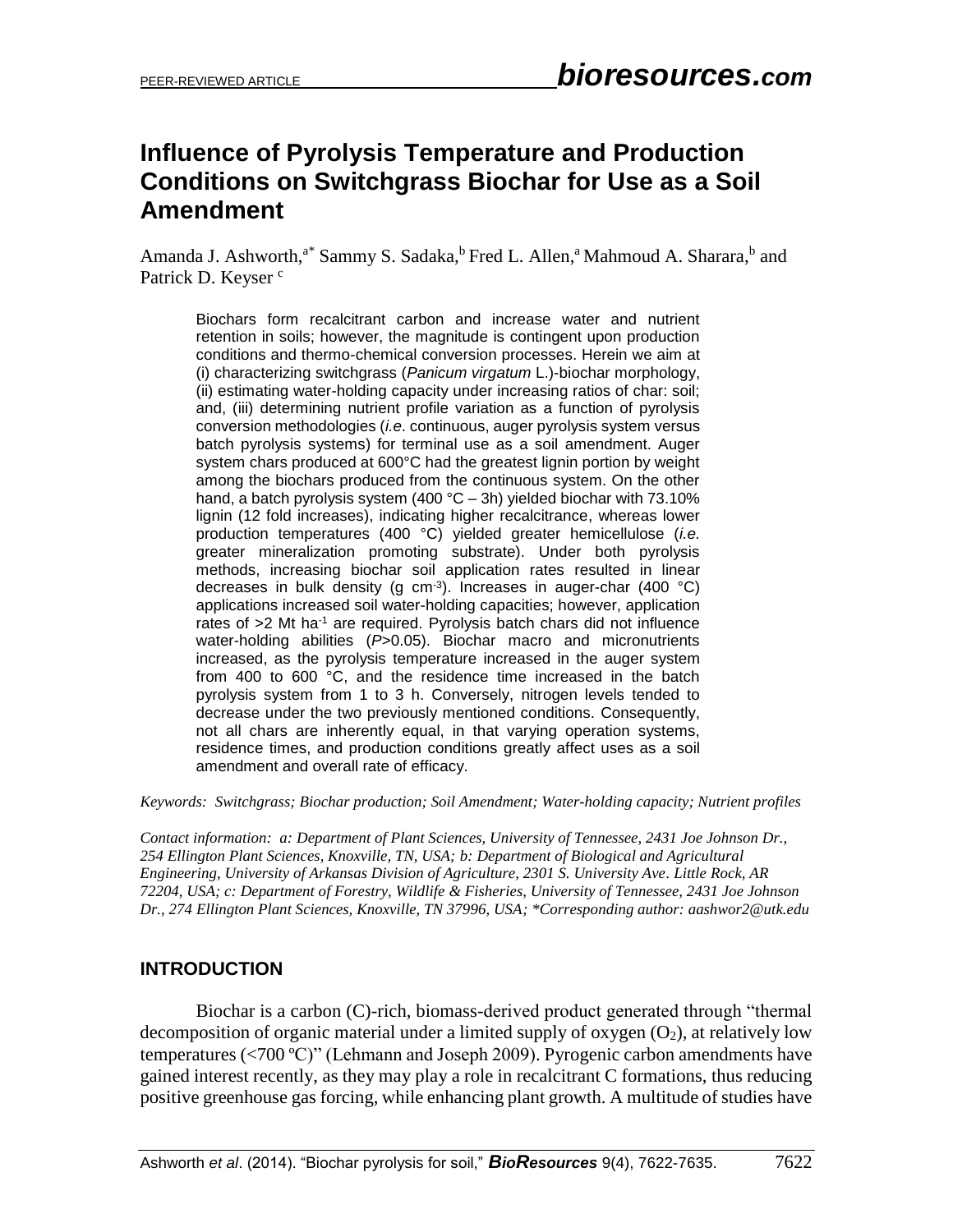indicated that not only the pyrolysis method, but also biochar production temperatures greatly influence chemical, physical, and biological properties of chars (Knoepp *et al*. 2005; Lehmann 2007; Chan and Xu 2009). The variable production conditions of biochar result in structural deviations (*i.e*., condensed aromatic C and higher levels of aliphatic C), which in turn impact varying soil-mineralization rates.

Biochar is generally thought to be highly recalcitrant, as well as able to adsorb ions due to its greater surface area and charge density compared to organic matter (Lehmann 2007; Clough *et al*. 2013). However, it should be noted that soil amendment characteristics of the final char are dependent on its production conditions (temperature and heating rate), as well as the nutrient profile of the initial feedstock. High temperatures ( $>500$  °C) yield a more recalcitrant (aromatic) form of carbon when compared with low production temperatures. Similarly, high-lignin feedstocks (such as woody feedstocks) generally result in greater char yields, whereas high hemicellulose and cellulose feedstocks (such as switchgrass) generally yield more volatiles. Greater electrical conductivity (EC) and higher pH are also observed in chars when thermochemically decomposed at greater temperatures (>350 °C) (Keech *et al*. 2005).

Biochar composition and nutrient concentration level is dependent on the feedstock as well as operating conditions (Chan and Xu 2009). Biochar is low in nitrogen (N) relative to more stable C-bonded elements and therefore has a high C: N ratio. This is attributed to heating the feedstock, which causes volatilization of some nutrients, whereas other compounds become concentrated in the remaining biochar. Varying biochar-N concentration ranges have been reported from 1.8 to 56.4  $g kg^{-1}$  and should be considered appropriately, as some nutrients in chars are not labile (Chan and Xu 2009; Clough and Condron 2010). On the other hand, concentration of biochar phosphorous (P) was found to increase with increasing biochar production temperatures, since P is typically bound to the inorganic fraction of the biomass (Knoepp *et al*. 2005; Hossain *et al*. 2011).

Applications of biochar have been shown to enhance soil quality and fertility, thereby building soil C and boosting nutrient retention; thus such application may increase crop yields either directly or indirectly (Mullen *et al*. 2010). Biochar applications may also promote C sequestration, and improve soil quality due to the vital role C plays in nutrient cycling. Studies have demonstrated that biochar enhances phosphorus (P) availability and cation exchange capacity (CEC) (Liang *et al*. 2006) and reduces nitrate leaching (Clough and Condron 2010). Furthermore, most of the labile nutrients in biochar are released slowly, and the material acts as a liming agent due to its high ash-content and alkaline macronutrients (Liang *et al*. 2006; Chan and Xu 2009; Laird *et al*. 2010). Additionally, utilization of biochar promotes a 'closed-loop' system, considering that the feedstock coproduct is re-applied the following season.

Biochar application decreases the soil bulk density, which is one of the most important characteristics affecting porosity, aeration, and microbial respiration (Basso *et al*. 2013). Accordingly, it may have the potential to increase soil water-holding capacity, as biochar is absorbent due to a high particle surface charge density, which reacts with soil colloids. Such increases in exchange sites, depending on functional groups, may sustain biomass yields under extended drought periods. Novak *et al*. (2009a) found that additions of switchgrass-biochar (produced at 500 °C) on a sandy Ultisol increased the soil's water retention by 15.9%, relative to controls. Biochar tends to be hydrophobic (Basso *et al*. 2013); however, oxidation occurs after soil incorporation (Cheng *et al*. 2006; Liang *et al*. 2006a).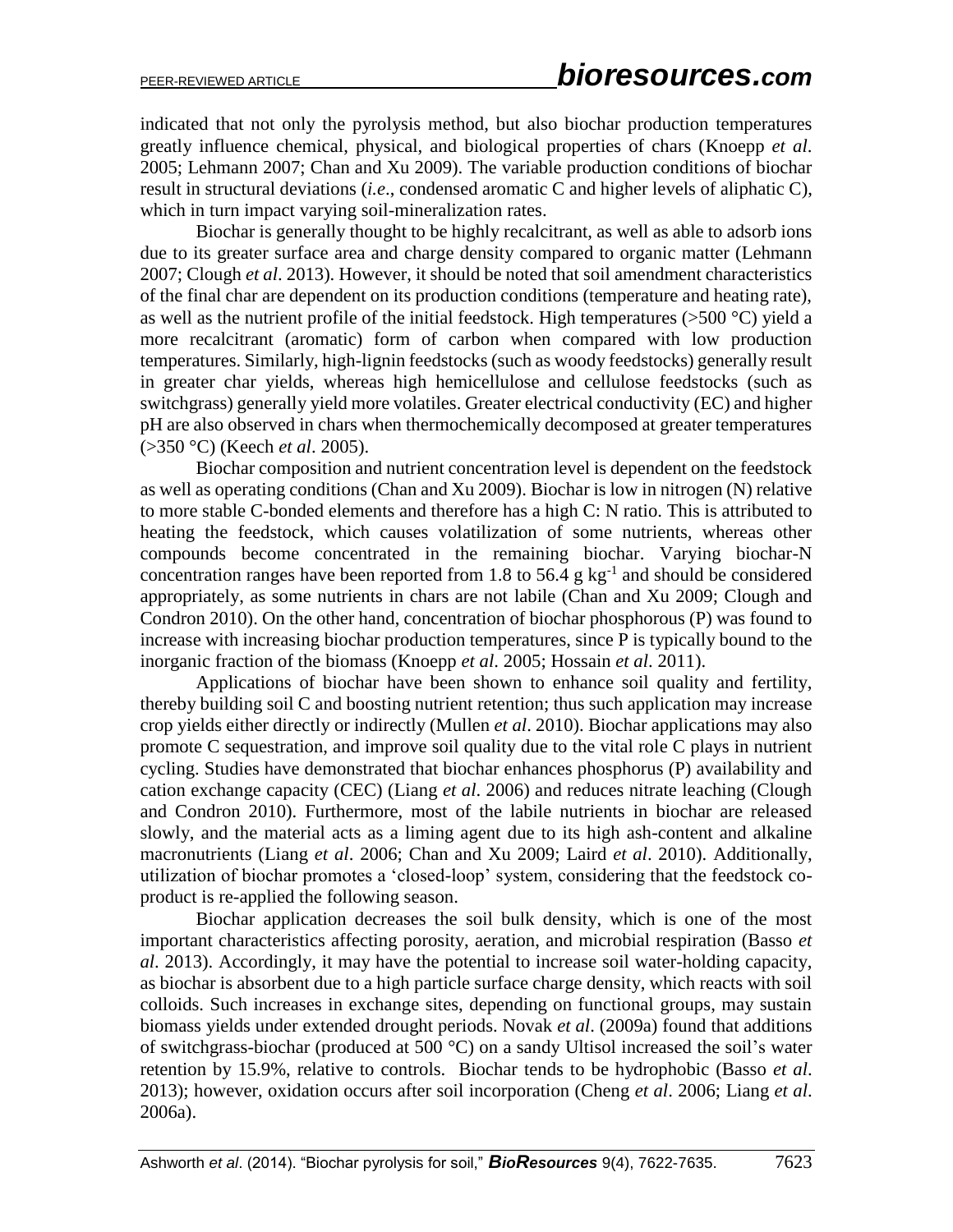Chars are not equivalent, and little research has been performed to date on determining optimal production settings and their impact on morphology, as well as on validating or repudiating the agronomic benefits of utilizing switchgrass-based biochar as a soil amendment. Discrepancies still exist in field applied biochar, as well as determinations of required char volumes for actually impacting inherent soil characteristics. A considerable knowledge gap also still exists in terms of understanding the mechanisms and relative nutrient contributions from biochar based on residence time and temperature levels. Therefore, the objectives of this study were to: (i) characterize switchgrass-biochar morphology; (ii) estimate water-holding capacity under increasing ratios of char: soil; and, (iii) determine nutrient profile variation as a function of pyrolysis conversion method, temperature level, and residence time.

### **EXPERIMENTAL**

#### **Materials**

The feedstock used in this study was a lowland switchgrass variety (cv. Alamo) grown near Pine Tree, Arkansas in 2011 and Vonore, Tennessee, for chars produced in 2012. Material utilized in 2011 was harvested in August 2011 and November for 2012. Switchgrass was field cured to  $\langle 25\%$  moisture, then re-dried at 49 °C in a batch oven (Wisconsin Oven Corporation, East Troy, WI) for 48 to 72 h. Samples were then ground through a 2-mm sieve on a Wiley mill (Thomas Scientific, Swedesboro, NJ).

### **Biochar Production Techniques**

Prepared switchgrass was placed in 3.78-liter cylindrical metal containers. Each container was loaded with 400 g of chopped switchgrass before tightly securing the lid, allowing only the evolved volatiles to escape through small vents (5, 3-mm diameter openings). Batch slow pyrolysis units were not purged prior to experiments. However, they were sufficiently packed with switchgrass as to leave only minimal interstitial voids. Following, the container was placed in a controllable muffle furnace (Neytech Vulcan furnace, Model 3-1750, Bloomfield, CT). As the samples heated up, the released volatile organics increased the pressure inside the vessels, thus displacing residual air. Observations of increased carbon contents after experiments, as described in an earlier study, confirmed that little to no oxidation took place during batch experiments. Containers were sealed immediately, after retrieval from heated furnace, with aluminum foil to prevent char oxidation and to allow for cooling. Biochar used in this study was produced using the same methodology at 400 ºC and under residence times of 1, 2, and 3 h (Sadaka *et al*. 2014).

Another set of slow pyrolysis experiments was carried out on switchgrass using a continuous, externally heated auger system (Sadaka 2013). Continuous pyrolysis was tested under three temperature levels of 400, 500, and 600 °C, at constant residence time of 8 min. The system was purged with nitrogen  $(6 L min<sup>-1</sup>)$  throughout the experiments to sweep out the evolved gases and to ensure that the reactor was oxygen-free. The switchgrass particle size was the same as that in the batch slow pyrolysis tests, 2.5 cm. Biomass feeding was initiated after the auger temperature reached the test conditions. The system ran for 3 h on steady state conditions to produce the required amount of biochar. Subsequently, the tube furnace was turned off, and the feeding auger was stopped. After 4 h, the biochar collector was disconnected and emptied. The conversion mode in both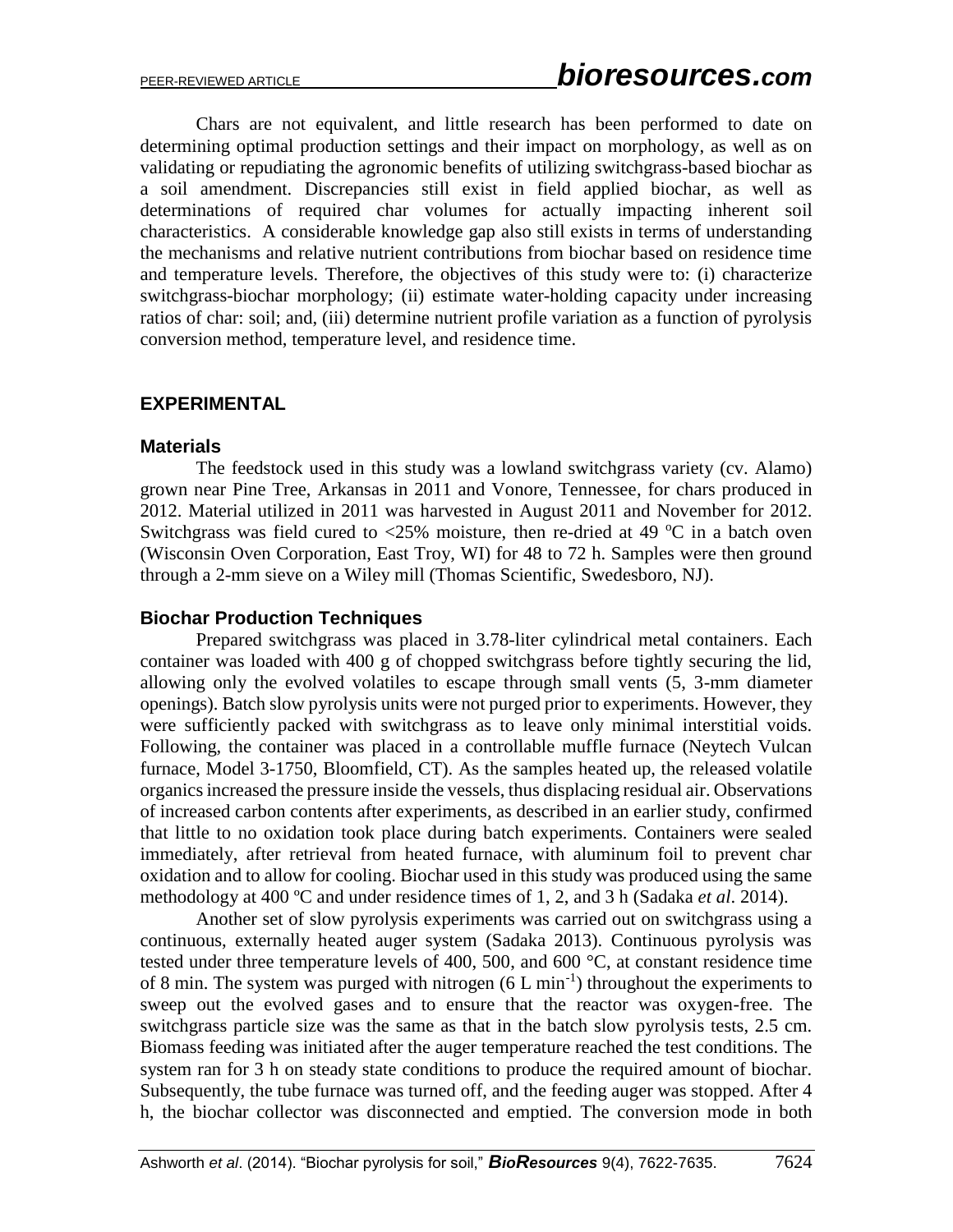configurations, *i.e*., batch, and continuous, is considered slow pyrolysis since heat transfer rates, and consequently biomass heating rate, are low in both cases.

## **Biochar Characterization**

A representative sample was collected, and physical, chemical, and thermochemical characteristics of raw and biochar switchgrass were determined. The pH values of raw switchgrass and biochar were determined using a pH electrode (SB70P, SympHony, VWR, Radnor, PA, USA). Dry, ground samples were diluted with deionized water, 10 mL per 1 g of sample, then vigorously stirred and allowed to stand for 1 h before pH measurement. Composite samples from each three replicates were mixed and stored individually. Switchgrass biochar samples as well as one raw switchgrass sample per experimental year were analyzed (Cumberland Valley Analytical Services, Hagerstown, MD) to determine elemental constituents (*i.e*., P, K, Ca, Mg, Na, Fe, Mn, Zn, Cu, N, and NO<sub>3</sub><sup>-</sup>), as well as secondary cell wall composition. Fiber (Acid Detergent) and nutrients were determined by Official Methods of Analysis (2000) with modifications (Whatman 934-AH glass micro-fiber filters with 1.5 µm particle retention used in place of fritted glass crucible). Lignin was determined by methods outlined by Goering and Van Soest (1970), with fiber residues from acid detergent fiber (ADF) and neutral detergent fiber (NDF) fractions recovered with 1.5 µm-particle retention (7-cm Whatman Glass Fiber Filter in a California Buchner Funnel). Thereafter fiber residue and filter was transferred to a capped tube and 45 mL of 72% sulfuric acid was added. Tubes were then agitated for 2 h to insure that all fiber material was washed with acid. The contents of the tube after incubation was filtered onto a second filter, rinsed, dried, and weighed. Glass fiber filters and lignin residue were then ashed for 2 h at 550 °C to remove lignin and organic matter and then re-weighed to determine grams of lignin. Nitrate was determined via the Potentiometric Method (986.31; Official Methods of Analysis, 15th edition. 1990). Inorganic, non-combustible plant constituents (*i.e*. % ash; Official Methods of Analysis, 2000) were determined by muffle furnace combustion at 550 °C for 4 h. Percent N was determined via LECO elemental analyzer (ONH836 Oxygen/ Nitrogen/ Hydrogen Elemental Analyze) by combustion (Campbell 1992; LECO CN2000, St. Joseph, MI).

## **SEM Analysis of Biochar**

Scanning electron microscopy analyses were performed for the auger-produced biochar at 400, 500, and 600  $^{\circ}$ C, as well as batch system produced biochar at 400  $^{\circ}$ C for residence times of 1, 2, and 3 h. Samples were adsorbed to adhesive carbon tape on an aluminum stub by gold sputter coating. Biochar samples micro morphology images were observed by using a scanning electron microscopy system FIB-SEM (Zeiss Auriga, Carl Zeiss NTS). Morphology images were taken at 250X magnification and 100 µm from the imaging sensor.

## **Water-Holding Capacity of Biochar-Amended Soils**

## *Field experiment*

The first water-holding capacity experiment in this study was conducted at the East Tennessee Research and Education Center (ETREC; Holston unit) in Knoxville, TN; on a Huntington silt loam soil (fine-silty, mixed, active, mesic Fluventic Hapludolls). This site has an annual temperature and precipitation of  $14.5 \degree C$  and  $142$ -mm, respectively, and was previously under hay management for three years prior to experimentation. Field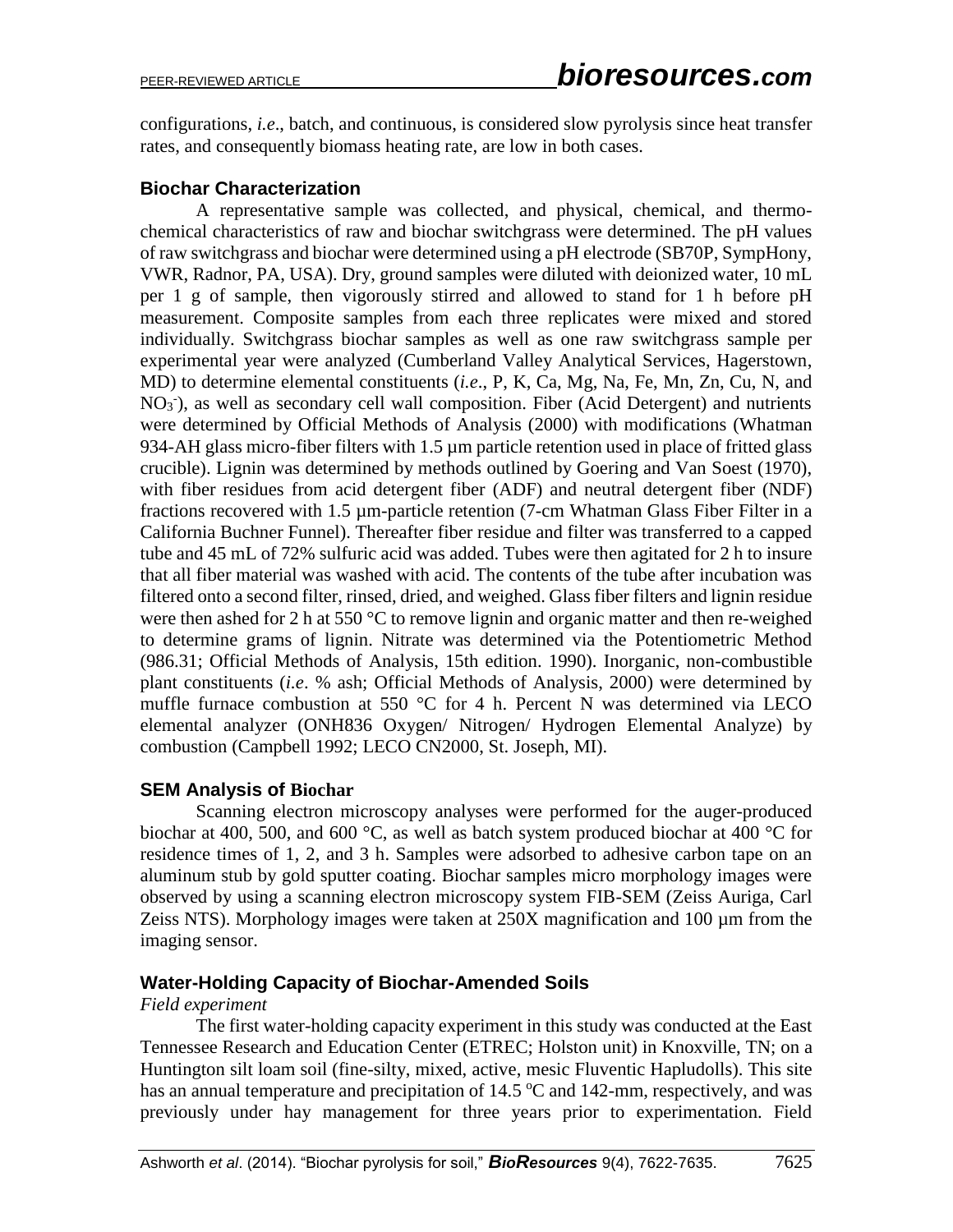applications of switchgrass biochar (batch-slow pyrolysis at 400  $\degree$ C for 2 h) occurred late spring of 2012, at the rate of 2 Metric tons per hectare (Mt ha<sup>-1</sup>) on switchgrass plots under feedstock production. In the spring of 2013, five cores per plot were collected at 0 to 15 cm depths and composited per plot for the biochar and control plots. In total, three replications were taken. Samples were then ground through a 2-mm sieve on a Wiley mill (Thomas Scientific, Swedesboro, NJ). Samples were uniformly mixed, and any identifiable carbonaceous material (*e.g*., roots, residues, *etc*.) was removed. Mixed samples were placed in PVC collars (83 cm<sup>3</sup>). Control (no char) samples were taken, composited, and analyzed in a similar manner.

Samples were then dried at 49°C in a batch oven (Wisconsin Oven Corporation, East Troy, WI), and weighed, then later irrigated until saturated flow occurred, and reweighed. Thereafter, samples were placed in a 1500F1 15 Bar Pressure Plate Extractor (Soilmoisture Equip. Corp., Santa Barbara, CA). Pressure was raised above atmospheric pressure until hydraulic gravity ceased (-33 kPa for 2 to 3 days). The higher pressure inside the chamber forced excess water through microscopic pores in the ceramic plate, simulating field capacity. Gravimetric (Eq. 1) and volumetric (Eq. 2) soil water content (GWC and VWC, respectively) at both saturated and field capacity conditions were determined, as well as bulk density (Eq. 3).

$$
\theta_{g} = M_{w} / M_{s} \tag{1}
$$

$$
\theta_{\rm v}=V_{\rm w}/V_{\rm t}=V_{\rm w}/(V_{\rm s}+V_{\rm f})=\theta_{\rm g}\left(P_{\rm b}/P_{\rm w}\right)=\theta_{\rm g}\,P_{\rm sb}\tag{2}
$$

$$
D_{\rm b}=M_{\rm s}/V_{\rm t} \tag{3}
$$

[In these equations,  $M_s$  is the mass of dry soil,  $M_w$  is the mass of wet soil,  $V_t$  is the bulk volume, and  $D<sub>b</sub>$  is the bulk density.]

#### *Lab experiments*

Additional lab water-holding capacity experiments were conducted with switchgrass biochars produced via two thermochemical systems (*i.e*., batch and continuous) and mixed under various char: soil ratios. Soil samples were taken as described above from the field control plots and mixed with 5, 10, or 20% switchgrass biochar by volume. Biochar produced in the auger system at 400 °C was mixed to the aforementioned volume with composite soil samples and constituted 'lab experiment 1.' Biochar utilized in 'lab experiment 2' was produced using the slow pyrolysis batch system described earlier at 400 °C and 2 h of residence time. Samples were then prepared and analyzed for waterholding capacity as described for the field experiment.

Water-holding capacity of soils amended with biochar data were analyzed under an ANOVA model using the Proc MIXED procedures of SAS (SAS, 2007), with biochar rate by volume or control as fixed effects, and soil collar and replication as random effects. Mean separations were performed with Fisher's Least Significant Difference (LSD) with a Type I error rate of 5%. Each dependent variable (*i.e*., gravimetric and volumetric water content for both saturated and field capacity conditions, as well as bulk density) was run separately and compared within 'experiment.'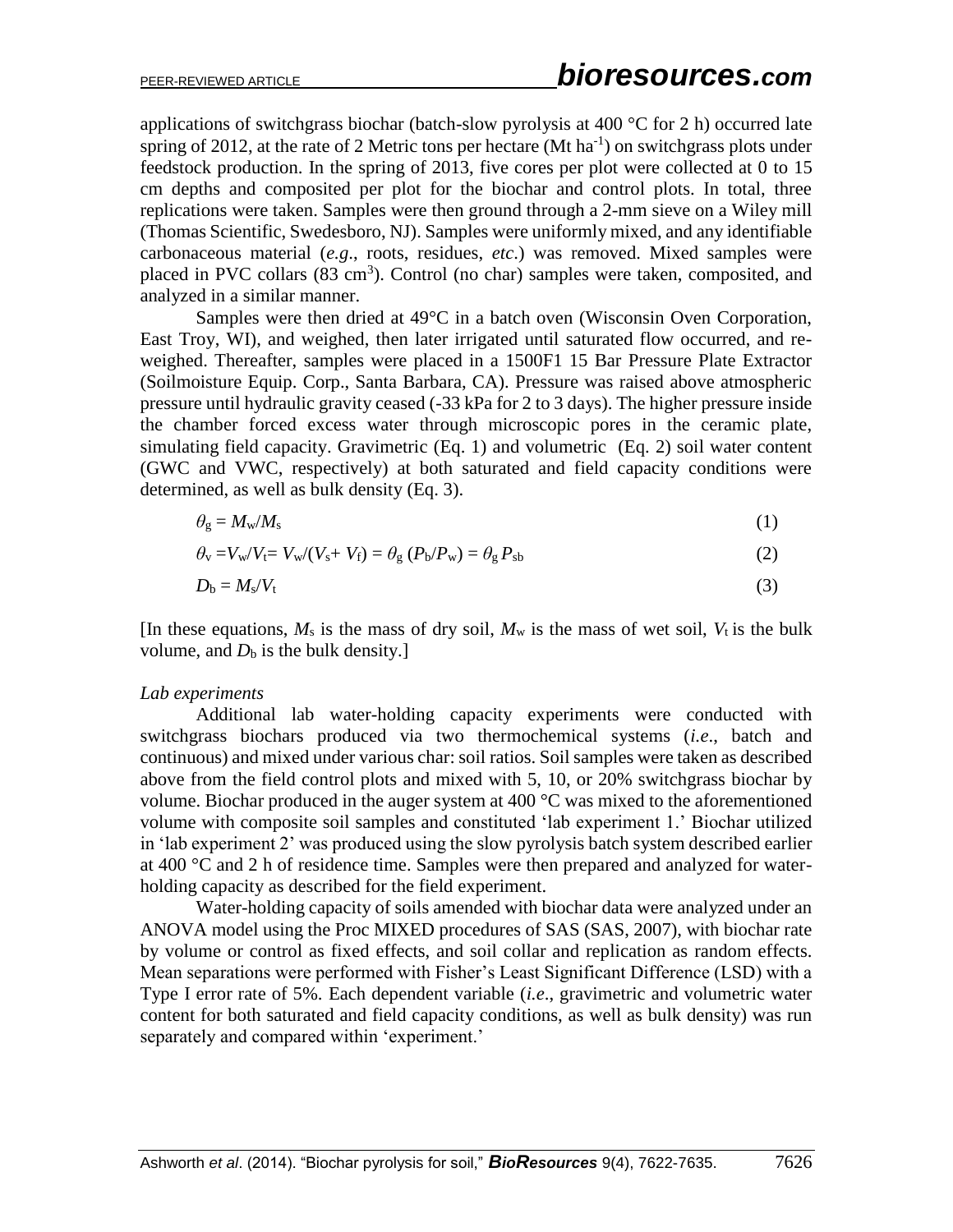## **RESULTS AND DISCUSSION**

## **Pyrolysis Temperature and Production Conditions Impacts on Biochar Characteristics**

Considering that switchgrass carbonization entails losing a fraction of the energy embedded in volatiles (*e.g*., hemicellulose, and cellulose), these losses were reflected in the biochar cell wall constituents as compared to the raw feedstock (Table 1). Devolatilization of switchgrass cell wall constituents becomes significant under various temperature ranges, *e.g.*, hemicellulose (220 to 315 °C); cellulose between 315 to 400 °C; while lignin decomposition takes place mostly above 400 °C (Yang *et al*. 2006). Table 1 shows the decreases in concentration of each of these constituents with the increased severity of char production (temperature and/or residence time). Despite that, char production temperatures exceeded the nominal ranges of cellulose and hemicellulose devolatilization, and residual amounts of both were observed in all biochars. These amounts could be attributed to mass transfer limitations and particle size effects. The observed higher lignin contents at greater pyrolysis temperature suggests the formation of more recalcitrant forms of C compared to biochars produced at lower temperatures (Table 1), which is in agreement with previous studies (Bruun *et al*. 2011). In addition, differences in biochar carbon characterization from different years were likely attributable to phenotypic variation and date of harvest impacts on raw feedstock.

Results presented in Table 1 indicate variation among biochars produced at different pyrolysis temperatures. Biochars produced at 600 °C showed the lowest hemicellulose concentrations. Chars produced at 600 °C had the greatest lignin portion by weight, indicating higher recalcitrant aromatics, whereas lower temperatures yielded a biochar with more 5 and 6 carbon sugars (*i.e*., greater hemicellulose composition), which would likely be readily consumed by microbes upon soil application, thereby promoting mineralization. Conversely, the more labile and prevalent 6 C sugar-containing secondary cell wall constituent (cellulose) tended to not decompose at higher temperatures (*e.g*. 2.8 to 8.1% by dry matter weight from 400 to 600  $^{\circ}$ C). This was likely attributable to the volatilization of hydrogen and oxygen at greater temperatures, resulting in less dilution of these two elements. Similarly, Demirbaş (2000) reported that the thermal decomposition of glucose, the main component of cellulose, yielded glucosan and water; consequently, moisture removal in carbonized feedstock may not have been complete at the lowest temperature. The moisture remaining in the biochar might be attributable, in part, to decomposition reactions. Accordingly, a portion of the evolved moisture was released via natural convection; however, the remaining portion was not removed from the carbonization reactor (Sadaka *et al*. 2014).

Increases in the calorific value of biochar, compared to the calorific value of the raw switchgrass, may be attributed to the decomposition of hemicellulose and cellulose, followed by greater associations of sequestered lignin (data not shown). Based on feedstock calorific values, lignin possesses the highest energy content per unit mass (23.3 to 27.0 MJ kg<sup>-1</sup>), followed by cellulose (18.6 MJ kg<sup>-1</sup>), and lastly hemicellulose (13.6 MJ kg<sup>-1</sup>) (Sheng and Azevedo 2005). This was substantiated in the correlative increases in energy density with lignin values in this study (23.8 to 42.42 MJ kg<sup>-1</sup> from 400 to 600 °C in auger batch system, data not shown).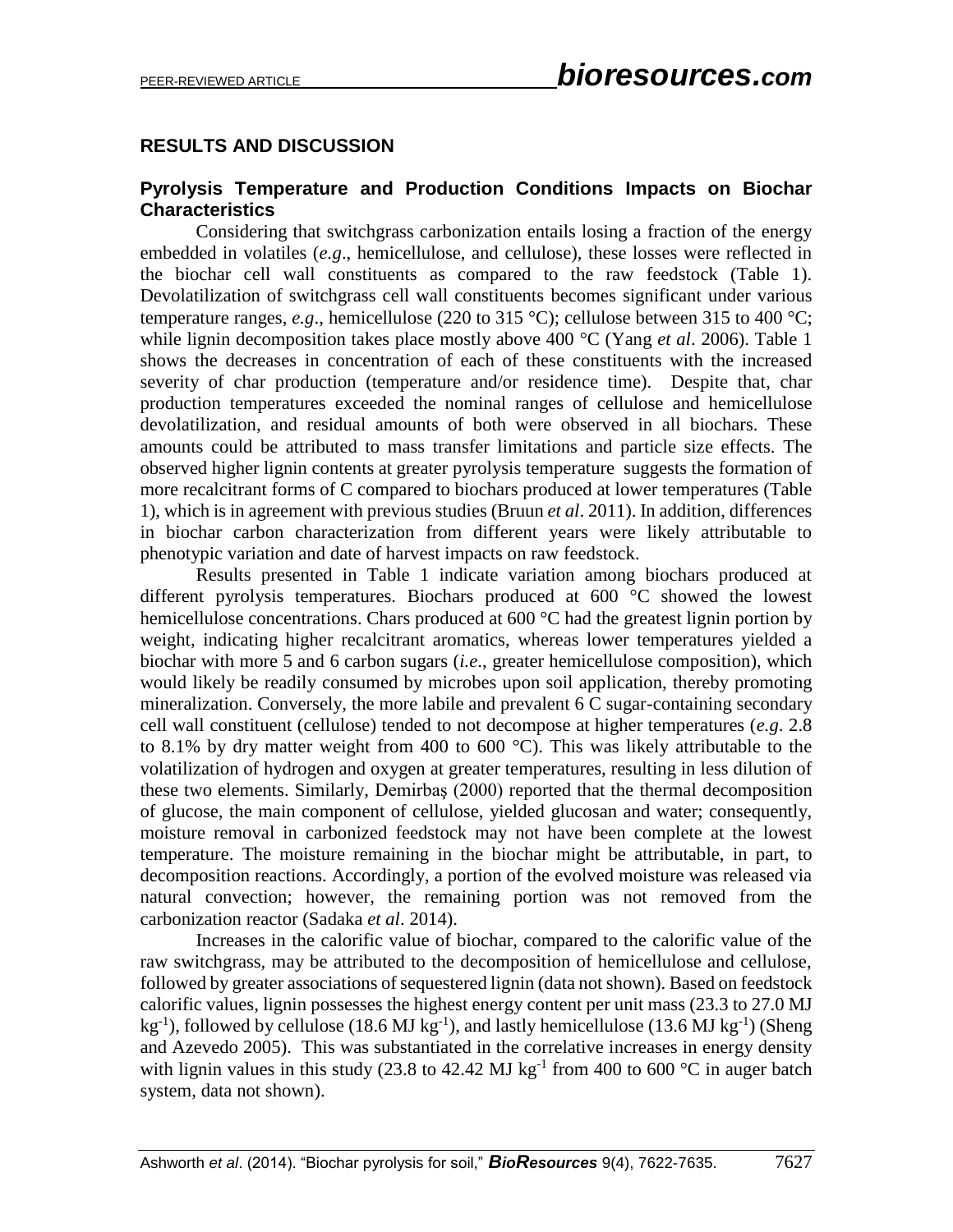Specifically, biochars produced via carbonization in the batch system at the same heating level but with increasing residence times all resulted in considerable increases in lignin levels (10 fold increases) compared to auger batch produced chars. This could potentially be due to these phenolic compounds concentrating under the carbonization system, whereas greater volatilization may have occurred in the auger system.

As switchgrass biochar pyrolysis temperature increased in batch systems, so did surface area, pH, and cation exchange capacity concurrently (*i.e.*, 141 to 174 mmol $\text{kg}^{-1}$ ). Such increases at higher pyrolyzing temperatures have been observed in other studies, where they were attributable to higher inorganic elements and aromatic constituents in pyrolyzed feedstock (Novak *et al*. 2009b; Kloss *et al*. 2012). Further, such increases in biochar aromaticity, biochar surface area and CEC, all likely effectuate C sequestration, which plays a role in climate change mitigation. The high ash content (26.3% by mass) of the 600 °C auger-produced char may be prohibitive as a thermal energy feedstock through further conversion due to the high slagging potential of ash elements in combustion chambers (Boateng *et al*. 2007). Biochar macro (P and K) and micro (Ca Mg, Na, Fe, Mn, Zn, and Cu) nutrients tended to become sequestered in char fractions, as the pyrolysis temperatures increased in the batch system from 400 to 600  $^{\circ}$ C (Table 1). However, nitrogen levels tended to minimally decrease, as it was assumedly converted into both gaseous and condensable products (*i.e*., NH<sup>3</sup> and N2O) at higher pyrolysis temperatures. This suggests that both switchgrass thermal-chemical production systems produce biochars with notably lower labile nitrate-nitrogen for use as a soil amendment.

## **SEM Analysis of Biochar at Various Pyrolysis Temperature and Production Conditions**

Microscopic images revealed that the biochar samples were heterogeneous in form and tended to increase in amorphous structure when exposed to greater residence and higher pyrolyzing temperatures [conversion severity (Fig. 1)]. In addition, the images reveal that micro-pore spaces were present in all chars, but no noticeable differences in micro-porosity were readily distinguished in the SEM images. This suggests that, in general, the microstructure of biochars did not vary greatly between temperatures, 400 to 600 °C, or between production systems.

The micrographs suggest that as temperature was increased, so did thermal decomposition; however, secondary cell wall matrix remained generally identifiable (Fig. 1). The intermediate pyrolysis temperature (*i.e.* 500 °C) did not completely destroy the cellulosic structure of the original switchgrass (guard cells still visible, micrograph not shown); however, it did begin to destroy cell walls and affect morphology. Figures 1a and 1b show a relatively intact cell lumen, whereas Fig. 1c shows a more degraded, paracrystalline secondary cell wall.

In general, smaller particle size was observed, as greater magnification was required to scan microfibrils in 600 °C samples, suggesting thermal recalcitrance. Generally, as residence time was increased, identifiable plant constituents decreased (Fig. 1d and 1f), resulting in a more ash appearance. As mentioned earlier, this increase in ash content was measured in batch system (8.9 to 9.4 % ash) with increases in pyrolysis residence time.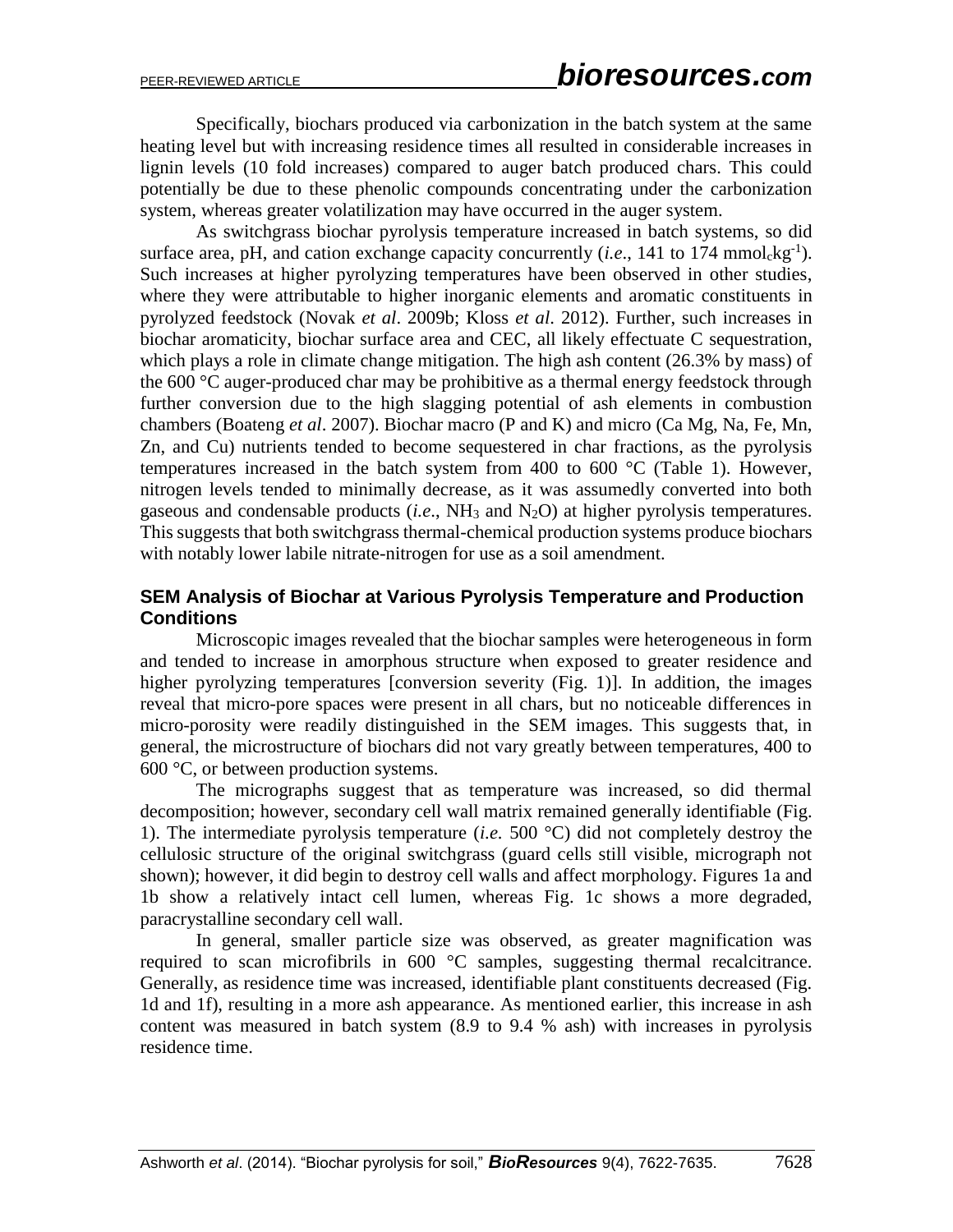## PEER-REVIEWED ARTICLE *bioresources.com*

Lignin:

**Table 1.** pH and Chemical Composition of Raw Switchgrass and Biochar Produced from Slow Pyrolysis Batch (2011) and Auger Pyrolysis (2012) Conversion Systems under Various Residence Times (1-3 h) and Pyrolysis Temperatures

|                                                                                                     |     |      |       |       |      |      |      |      |     |    |       |                 |           |       |      |               |              |        | Lignin:    |                          |
|-----------------------------------------------------------------------------------------------------|-----|------|-------|-------|------|------|------|------|-----|----|-------|-----------------|-----------|-------|------|---------------|--------------|--------|------------|--------------------------|
| Feedstock                                                                                           | рH  | P    | ĸ     | Ca    | Mq   | Na   | Fe   | Mn   | Zn  | Cu | N     | NO <sub>3</sub> | Cellulose | Hemi. | Ash  | <b>ADFiii</b> | <b>NDFiv</b> | Lignin | <b>NDF</b> | <b>CEC</b> <sup>v</sup>  |
| Raw material                                                                                        |     |      |       |       |      |      |      |      |     |    | ----- |                 |           |       |      |               |              |        |            | $mmolc$ kg <sup>-1</sup> |
| 2011                                                                                                |     | 1920 | 3800  | 5330  | 2600 | 2727 | 594  | 188  | 60  | 11 | 4.92  | 17.37           | 44.00     | 31.39 | 7.75 | 55.06         | 86.44        | 11.05  | 12.78      | 47.23                    |
| 2012<br>Conversion<br>system                                                                        |     | 620  | 3620  | 3520  | 2123 | 3614 | 48   | 111  | 16  | 2  | 2.91  | 2.28            | 42.94     | 34.49 | 6.78 | 52.72         | 87.21        | 9.76   | 9.76       | 36.54                    |
| $400 - 1$ <sup>i</sup>                                                                              |     | 2700 | 5100  | 7300  | 3600 | 510  | 485  | 227  | 66  | 9  | 1.69  | 0.02            | 22.85     | 3.0   | 8.87 | 78.6          | 81.6         | 55.75  | 68.32      | 64.75                    |
| 400-2                                                                                               |     | 2600 | 5300  | 7100  | 3400 | 440  | 415  | 210  | 66  | 8  | 1.41  | 0.03            | 21.94     | 6.0   | 9.31 | 77.8          | 83.8         | 56.86  | 55.66      | 62.97                    |
| 400-3                                                                                               |     | 3000 | 5600  | 7900  | 4000 | 490  | 349  | 244  | 67  | 9  | 1.39  | 0.02            | 11.5      | 2.3   | 9.36 | 84.6          | 86.9         | 73.1   | 84.12      | 71.02                    |
| 400 ii                                                                                              | 6.7 | 5200 | 9900  | 12900 | 6300 | 820  | 1443 | 473  | 118 | 16 | 1.13  | 0.02            | 2.86      | 13.2  | 14.4 | 8.6           | 21.8         | 5.74   | 26.3       | 141.40                   |
| 500                                                                                                 | 6.6 | 6000 | 10800 | 15500 | 7400 | 930  | 1577 | 531  | 116 | 17 | 1.05  | 0.02            | 4.72      | 18.5  | 18.1 | 10.8          | 29.3         | 6.08   | 20.7       | 169.57                   |
| 600                                                                                                 | 7.4 | 7400 | 12400 | 23500 | 8100 | 1200 | 4017 | 1371 | 137 | 30 | 0.92  | 0.01            | 8.13      | 8.9   | 26.3 | 14.8          | 23.7         | 6.67   | 28.1       | 174.23                   |
| Chars produced from batch system in 2012 at 400 °C and varying residence times (1, 2, and 3 hours). |     |      |       |       |      |      |      |      |     |    |       |                 |           |       |      |               |              |        |            |                          |

"Chars produced from continuous auger system at 400, 500, and 600°C.

iiiADF is the Acid Detergent Fiber= Cellulose% + Lignin%

ivNDF is the Neutral Detergent Fiber= Cellulose% + Hemicellulose% + Lignin%

<sup>v</sup>CEC is the Cation Exchange Capacity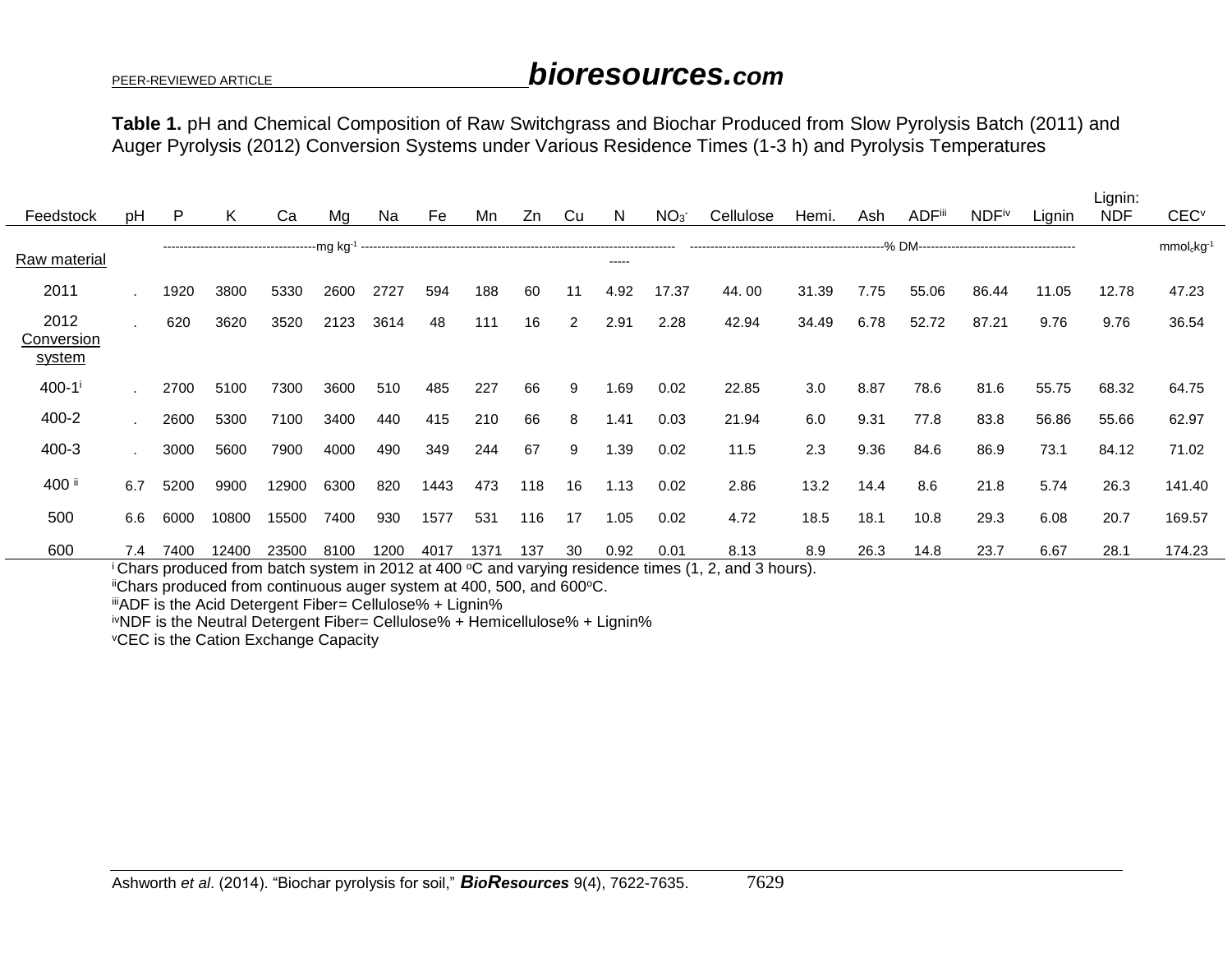

**Fig. 1.** Scanning electron microscope images of biochar particles taken at 250X magnification and 100 µm. Material was pyrolyzed under externally-heated auger system at various temperatures, *i.e.*, 400 (a), 500 (b), and 600°C (c), respectively; and, under a carbonized batch system at various residence times, *i.e*., 1h (d), 2 h (e), and 3 h (f).

#### **Water-holding Capacity of Biochar-amended Soils**

*In-field experiment: Influence of biochar field applications on soil characteristics* 

Field applications of biochar had no effect on soil characteristics, as bulk density (*P*=0.19), volumetric water content [saturated; (*P*=0.15)], gravimetric water content [saturated;  $(P=1.00)$ ], volumetric water content [field capacity;  $(P=0.56)$ ], gravimetric water content [field capacity; (*P*=0.96)] were not different from that of the control [*P*≥0.05 (Table 2)]. This indicates that either an application rate greater than 2 Mt ha<sup>-1</sup>, or more cumulative application years are required to affect water-holding capacity, density, and porosity of our tested silt loam soil.

#### *Lab experiment 1: Water holding capacity by volume under an auger system*

Percent biochar by volume (produced by auger system at 400 ºC) impacted porosity and bulk density dynamics in a silt loam soil (*P*≤0.0001). Particularly, as biochar volume increased, bulk density decreased, which was expected due to the high pore-size distribution and nano-porosity of biochar (Table 2). These results suggest further indirect effects including greater rooting depth, less greenhouse gas flux, and greater germination, all due to overall lower bulk density and higher porosity (Novak *et al*. 2009a; Lin *et al*. 2012; Basso *et al*. 2013). Based on the first field experiment, a greater application rate than  $2 \text{ Mt} \text{ ha}^{-1}$  is required to increase water-holding capacity and decrease bulk density. Levels upward of 10% in 0 to 15 cm layers must be applied in order to obtain such results; however, such field-level applications (*i.e.*  $\geq$ 16 Mt ha<sup>-1</sup>) are likely unrealistic. Therefore, while biochar applications may enhance soils water-holding capacities *ex situ*, required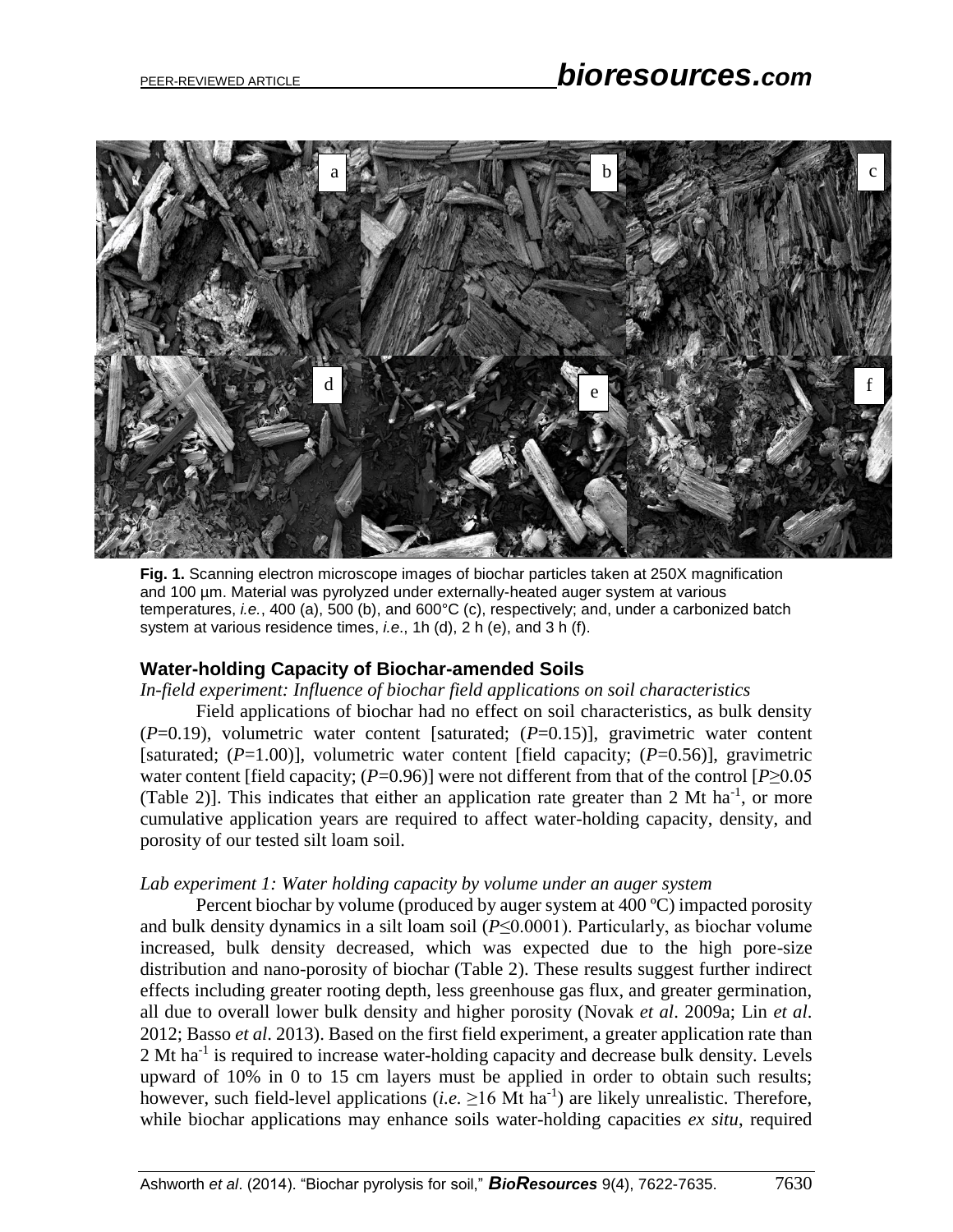rates are not feasible either due to required production restraints or due to producer feasibility. Cumulative rates over years  $(>= 2$  yrs) may reach targeted concentrations in the soil. However, results suggest that auger-produced biochar applications of 5% or more (*i.e*., 8.04 Mt ha<sup>-1</sup>) in the upper 15-cm have the potential to decrease  $(P=0.05)$  bulk density levels in soils.

Biochar proportions positively influenced GWC distributions for both saturated and field capacity conditions [(*P*=0.05; *P*≤0.0001), respectively]. In general, as biochar contents increased, GWC increased, particularly at greater composition rates (20%; 32.10 Mt ha<sup>-1</sup>). Greater biochar levels have shown increases in GWC in other experiments as well (Laird *et al*. 2010; Novak *et al*. 2009a; Tryon 1948). However, VWC did not show consistent trends for both saturated and field capacity water contents in our study  $[(P=0.62; P<0.0001)$ , respectively], as this measurement is a function of bulk density, and bulk densities were reduced by greater biochar proportions. Volumetric water content at greater application rates was not different from biochar controls (0%) under saturated conditions (*P*>0.05), whereas variation was observed between the 5 and 20% compositions at field capacity.

**Table 2.** Switchgrass Biochar Effects on Water-holding Capacity and Soil Characteristics on a Huntington Silt Loam Soil at the East Tennessee Research and Education Center, Knoxville, TN

| <b>Experiment</b>            | <b>Bulk</b>                        | VWC <sup>i</sup> $(\theta_v)$ | GWC <sup>ii</sup> ( $\theta_{q}$ ) | VWC $(\theta_v)$         | GWC $(\theta_q)$    |  |
|------------------------------|------------------------------------|-------------------------------|------------------------------------|--------------------------|---------------------|--|
|                              | <b>Density</b>                     | <b>Saturated</b>              | <b>Saturated</b>                   | <b>FC</b> <sup>iii</sup> | FC <sup>iv</sup>    |  |
|                              | $g \, \text{cm}^{-3}$              | $cm3$ cm <sup>-3</sup>        | $g g^{-1}$                         | $cm3$ cm <sup>-3</sup>   | $g g^{-1}$          |  |
| In-Field                     |                                    |                               |                                    |                          |                     |  |
| <b>Experiment</b>            |                                    |                               |                                    |                          |                     |  |
| Biochar amended <sup>v</sup> | 1.10 $\pm$ 0.04 (a) <sup>vii</sup> | $0.57 \pm 0.01$ (a)           | $0.51 \pm 0.02$ (a)                | $0.24 \pm 0.02(a)$       | $0.22 \pm 0.03$ (a) |  |
| Control                      | $1.14 \pm 0.02$ (a)                | $0.59 \pm 0.02$ (a)           | $0.51 \pm 0.01(a)$                 | $0.25 \pm 0.02$ (a)      | $0.22 \pm 0.02(a)$  |  |
| Lab Experiment 1vi           |                                    |                               |                                    |                          |                     |  |
| 0% biochar                   | $0.94 \pm 0.05$ (a)                | $0.76 \pm 0.03$ (a)           | $0.81 \pm 0.16$ (b)                | $0.52 \pm 0.06$ (a)      | $0.55 \pm 0.06$ (b) |  |
| 5% biochar                   | $0.82 \pm 0.02$ (b)                | $0.61 \pm 0.20(a)$            | $0.74 \pm 0.27$ (b)                | $0.35 \pm 0.06$ (c)      | $0.43 \pm 0.08$ (b) |  |
| 10% biochar                  | $0.67 \pm 0.08$ (c)                | $0.67 \pm 0.14$ (a)           | $1.01 \pm 0.22$ (b)                | $0.38 \pm 0.05$ (bc)     | $0.58 \pm 0.13$ (b) |  |
| 20% biochar                  | $0.41 \pm 0.01$ (d)                | $0.67 \pm 0.14$ (a)           | $1.64 \pm 0.31(a)$                 | $0.46 \pm 0.02$ (ab)     | $1.12 \pm 0.07$ (a) |  |
| Lab Experiment 2vi           |                                    |                               |                                    |                          |                     |  |
| 0% biochar                   | $0.95 \pm 0.04$ (a)                | $0.55 \pm 0.12$ (a)           | $0.58 \pm 0.14$ (b)                | $0.19 \pm 0.09$ (a)      | $0.20 \pm 0.10$ (a) |  |
| 5% biochar                   | $0.91 \pm 0.02$ (ab)               | $0.58 \pm 0.03$ (a)           | $0.64 \pm 0.04$ (ab)               | $0.20 \pm 0.17$ (a)      | $0.22 \pm 0.01$ (a) |  |
| 10% biochar                  | $0.87 \pm 0.04$ (b)                | $0.55 \pm 0.060$ (a)          | $0.63 \pm 0.06$ (ab)               | $0.19 \pm 0.02$ (a)      | $0.22 \pm 0.02(a)$  |  |
| 20% biochar                  | $0.79 \pm 0.03$ (c)                | $0.54 \pm 0.02(a)$            | $0.78 \pm 0.04$ (b)                | $0.19 \pm 0.01$ (a)      | $0.24 \pm 0.01$ (a) |  |
| $\mathcal{L}_{\text{el}}$    |                                    |                               |                                    |                          |                     |  |

<sup>i</sup>Volumetric water content (VWC)

iiGravimetric water content (GWC)

iiiVolumetric water content at field capacity (FC; -33 kPa)

ivGravimetric water content at field capacity (FC; -33 kPa)

 $v$ Biochar produced from the batch system, at 400 $v$ C and 2h residence time

viBiochar produced from the auger system at 400ºC

viiDifferent letters indicate a significant difference within a given experiment at the *P*<0.05 level, with standard deviation.

#### *Lab experiment 2: Water-holding capacity by volume under a batch system*

Similar to lab experiment 1, increases in biochar (produced at 400 ºC and 2 h residence time) by volume from soils in the 'in field experiment' positively increased gravimetric water content saturation, albeit not significantly (*P*=0.071) (see Table 2).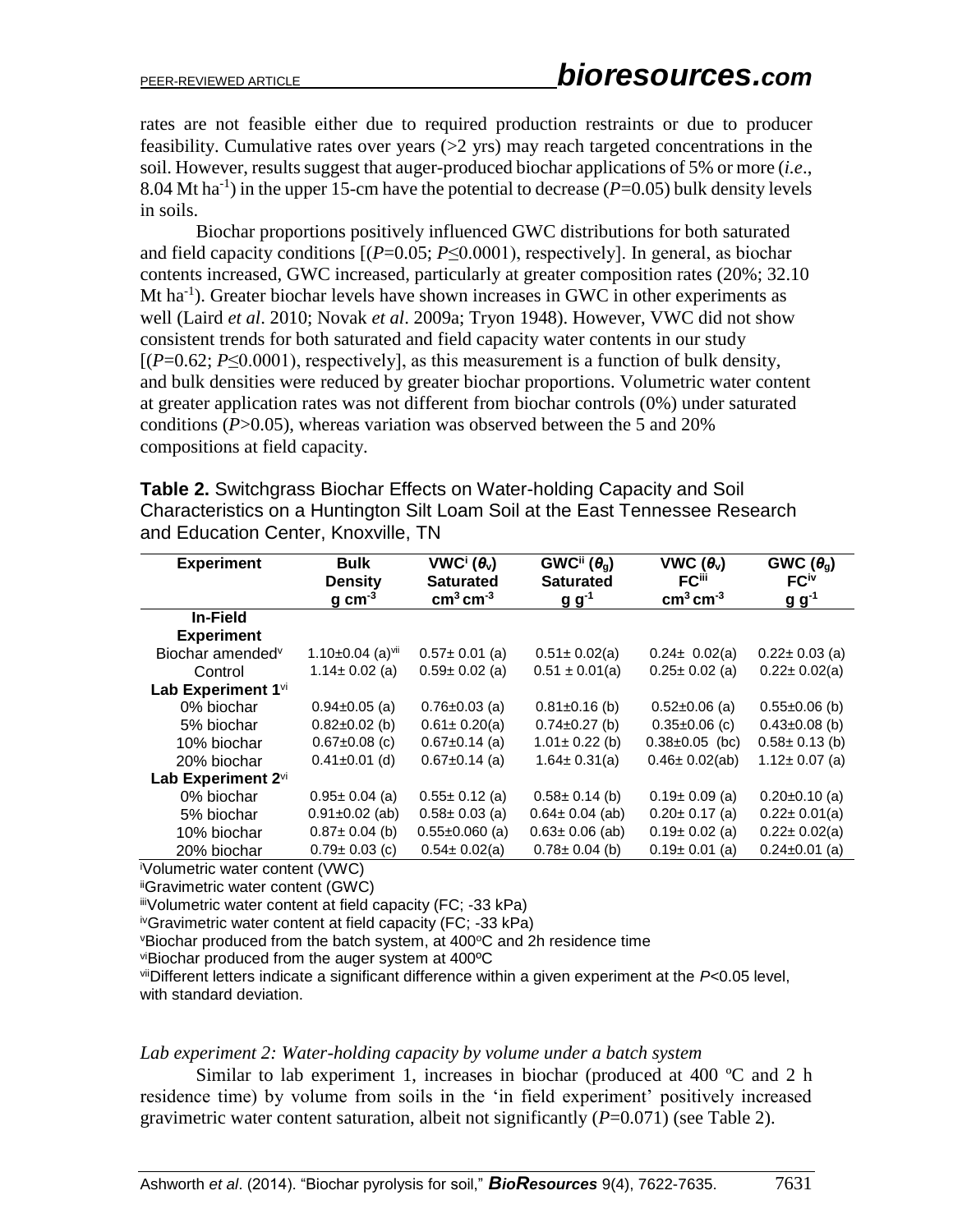Further, none of the other water-holding capacity measurements taken on the batch system were impacted by increases in char presence (*P*>0.05). The only impactful metric from increases in char composition was bulk density  $(P=0.002)$ . This suggests that the slow pyrolysis severity in the batch system may not allow for amphiphilic particle formation compared to the auger system (Table 2).

Considering that neither volumetric nor gravimetric water-holding measurements (saturated or field capacity situations) differed (*P*>0.05) with increasing char: soil ratios compared to lab experiment 1, biochar characteristics were greatly affected by conversion methods (*i.e*., auger *vs.* batch). The fact that the auger biochars were produced under continuous purging of evolved volatiles, compared to only passive, convective flow in batch system, biochar conversion method is responsible for the observed differences. Therefore, results suggest that under batch systems, water-holding capacities would not likely increase with increasing application rates. Lack of attenuating trends could be resultant from both shrinkage and attrition of pyrolyzed material and binding of soil exchange sites. Further, these analyses reinforce the principle that char's composition and final use as a soil amendment is greatly dictated by feedstock conversion systems.

## **CONCLUSIONS**

Switchgrass compositional changes took place under varying pyrolysis residence time (batch system) and temperatures (auger system), which resulted in corresponding biochemical and physical biochar transformations. Further conclusions are as follows:

- 1. Applications of biochar may be a valuable tool for enhancing soil quality and fertility. Further, biochar as a soil amendment can decrease bulk density due to its porous internal structure.
- 2. Although both conversion systems can decrease bulk density, not all conversion systems may increase soils' water-holding capacity. Additions of auger-produced chars in a silt loam soil can increase gravity-drained water content, relative to controls.
- 3. Neither volumetric nor gravimetric water-holding measurements (saturated or field capacity situations) differed under batch-produced chars. Therefore, under batch systems, water-holding capacities would not likely increase with increasing application rates.
- 4. Biochars produced at 600 °C had the greatest lignin portion by weight compared with biochar produced at 400 °C. Additionally, biochar produced from the batch system  $(400$  $^{\circ}$ C-3) showed 73.10% lignin content (12 fold increase from the maximum lignin produced from the continuous system).
- 5. Thermal decomposition processes affected final biochar nutrient profiles, and subsequently their final use as a soil amendment.
- 6. Micrographs suggest that as temperature increases, so does thermal decomposition; however, the intermediate pyrolysis temperatures and residence times did not result in complete destruction of raw cellulosic structure. Further, secondary cell wall decomposition occurred at 600 °C in the auger system, resulting in more paracrystalline formations.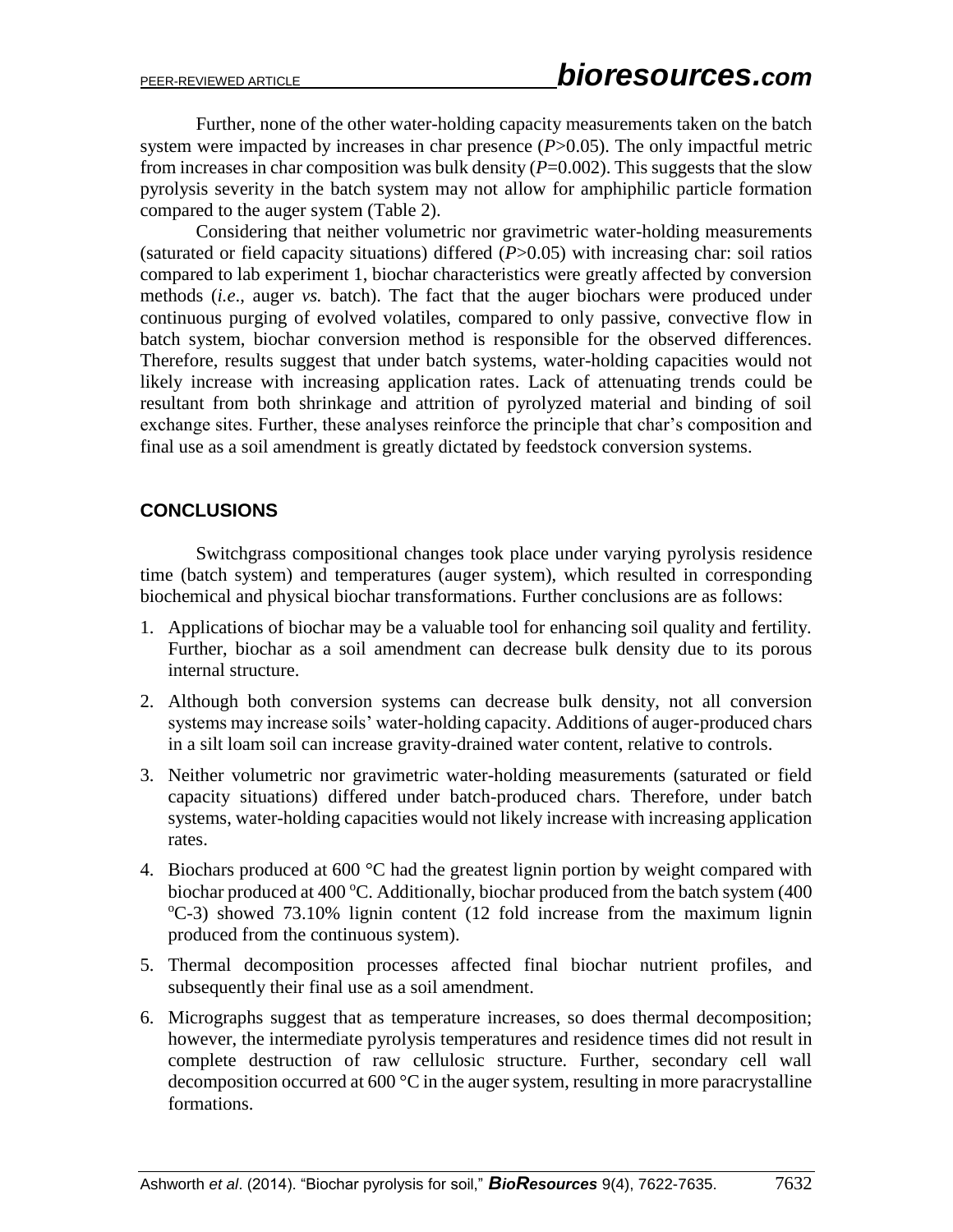- 7. Based on NO3- values, little variation was detected for all pyrolysis temperatures, due to the volatility of nitrogen in plant tissue. Values of pH were positively affected by pyrolysis temperatures and residence time; therefore, more acidic soils would favor chars produced at higher temperatures and longer residence times.
- 8. With increased pyrolysis temperature, biochar aromaticity, biochar surface area and CEC increased, resulting in greater cation-nutrient adsorption and retention due to amphiphilic properties.
- 9. It cannot be assumed that all chars will increase soil water-holding capacities, nutrient retention, and improve soil tilth based on the rates and chars tested herein. Therefore the observed diversity in biochar characteristics within a given production system per feedstock requires considerations for biochar usage as a soil amendment.

## **ACKNOWLEDGMENTS**

Authors of this paper would like to express gratitude to the United States Department of Agriculture (USDA), Southeastern Sun Grant for partial funding for this research, Grant. No. 2010-38502-21854.

## **REFERENCES CITED**

- Basso, A. S., Miguez, F. E., Laird, D. A., Horton, R., and Westgate, M. (2013). "Assessing potential of biochar for increasing water-holding capacity of sandy soils," *GCB Bioenergy* 5(2), 132-143. DOI: 10.1111/gcbb.12026
- Boateng, A. A., Daugaard, D. E., Goldberg, N. M., and Hicks K. B. (2007). "Bench-scale fluidized-bed pyrolysis of switchgrass for bio-oil production," *Ind. Eng. Chem. Res.* 46 (7), 1891-1897. DOI: 10.1021/ie0614529
- Bruun, E. W., Hauggaard-Nielsen, H., Ibrahim, N., Egsgaard, H., Ambus, P., Jensen, P.A., and Dam-Johansen, K. (2011). "Influence of fast pyrolysis temperature on biochar labile fraction and short-term carbon loss in a loamy soil," *Biomass and Bioenergy* 35(3), 1182-1189. DOI: 10.1016/j.biombioe.2010.12.008
- Campbell, C. R. (1992). "Determination of total nitrogen in plant tissue by combustion," in: *Plant Analysis Reference Procedures for the Southern U.S. Southern Coop. Ser. Bull,* C. Owen Plank (ed.) Univ. of Georgia, Athens. (http://www.ncagr.gov/agronomi/pdffiles/sera368.pdf)
- Chan, K. Y., and Xu, Z. H. (2009). "Nutrient properties and their enhancement," in: *Biochar for Environmental Management: Science and Technology,* J. Lehmann and S. Joseph (eds). Earthscan. London, UK.
- Cheng, C., Lehmann, J., Thies, J. Burton, S., and Engelhard, M. (2006). "Oxidation of black carbon by biotic and abiotic processes," *Organic Geochemistry* 37(11), 1477- 1488. DOI: 10.1016/j.orggeochem.2006.06.022
- Clough, T. J., Condron, L. M., Kammann, C., and Müller, C.A. (2013). "Review of biochar and soil nitrogen dynamics," *Agronomy* (3), 275-293. DOI:10.3390/agronomy3020275.
- Clough, T. J., and Condron, L. M. (2010). "Biochar and the nitrogen cycle: Introduction," *J. Environ. Qual*. 39, 1218-1223. DOI:10.2134/jeq2010.020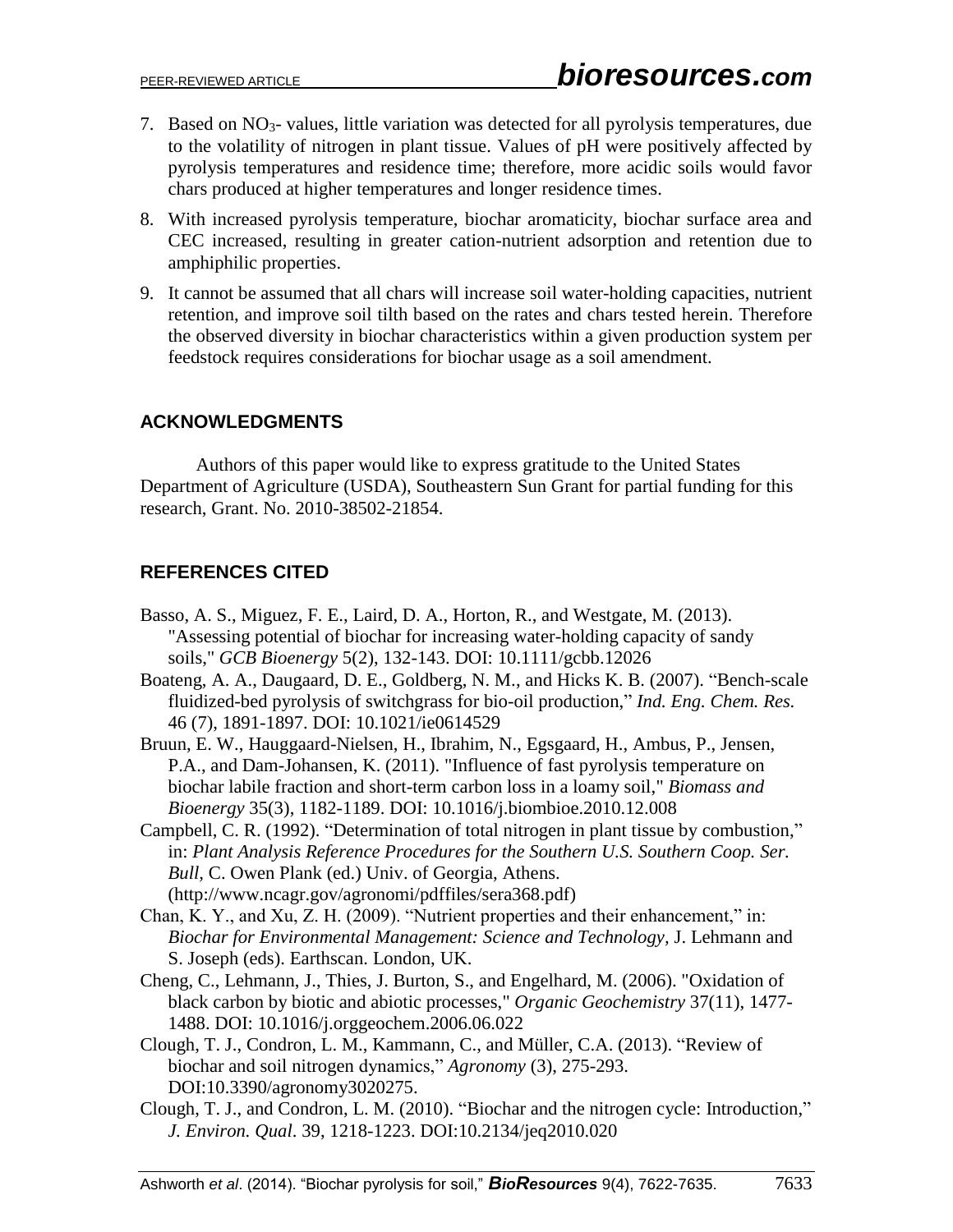- Demirbaş, A. (2000). "Mechanisms of liquefaction and pyrolysis reactions of biomass," *Energy Conversion and Management* 41, 633-646. DOI: 10.1016/S0196- 8904(99)00130-2
- Goering, H. K., and Van Soest., P. J. (1970). "Forage fiber analysis," USDA Agricultural Research Service. Handbook number 379. U.S. Dept. of Agriculture. Superintendent of Documents, US Government Printing Office, Washington, D.C. 20402. (http://naldc.nal.usda.gov/download/CAT87209099/PDF)
- Hossain, M. K., Strezov, V., Chan, K. Y., Ziolkowski, A., and Nelson, P. F. (2011). "Influence of pyrolysis temperature on production and nutrient properties of wastewater sludge biochar," *Journal of Environmental Management* 92(1), 223-228.
- Keech, O., Carcaillet, C., and Nilsson, M. C. (2005). "Adsorption of allelopathic compounds by wood–derived charcoal: The role of wood porosity," *Plant and Soil* 272, 291–300. DOI: 10.1007/s11104-004-5485-5
- Kloss, S., Zehetner, F., Dellantonio, A., Hamid, R., Ottner, F., Liedtke, V., Schwanninger, M., Gerzabek, M. H., and Soja, G. (2012). "Characterization of slow pyrolysis biochars: Effects of feedstocks and pyrolysis temperature on biochar properties," *J. Environ. Qual.* 41, 990-1000. DOI: 10.2134/jeq2011.0070.
- Knoepp, J. D., DeBano, L. F., and Neary, D.G. (2005). *Soil Chemistry*, RMRS-GTR 42- 4, U.S. Department of Agriculture, Forest Service, Rocky Mountain Research Station, Ogden, UT
- Laird, D., Fleming, P., Davis, D. D., Horton, R., Wang, B., and Karlen, D. L. (2010). "Impact of biochar amendments on the quality of a typical Midwestern agricultural soil," *Geoderma* 158, 443-449. DOI: 10.1016/j.geoderma.2010.05.013
- Lehmann, J. (2007). "Bio-energy in the black," *Front. Ecol. Environ* 5, 381–387. (http://dx.doi.org/10.1890/1540-9295(2007)5[381:BITB]2.0.CO;2)
- Lehmann, J. (2006). "Bio-char sequestration in terrestrial ecosystems: A review," *Mitig. Adapt. Strategies Glob. Change* 11, 403-427. DOI: 10.1007/s11027-005-9006-5
- Lehmann, J., and Joseph, S. (2009). "Biochar for environmental management: An introduction," in: *Biochar for Environmental Management Science and Technology*, J. Lehmann and S. Joseph (eds), Earthscan, London, UK. (http://www.biocharinternational.org/images/Biochar\_book\_Chapter\_1.pdf)
- Liang, B., Lehmann, J., Solomon, D., Kinyangi, J., Grossman, J., O'Neill, B. Skjemstad J. O., Thies, J. F., Luizao, J., Petersen, J., and Neves, E. G. (2006). "Black carbon increases cation exchange capacity in soils," *Soil Sci. Society America Journal* 70, 1719-1730. DOI: 10.2136/sssaj2005.0383
- Lin, Y., Munroe, P., Joseph, S., Henderson, R., and Ziolkowski, A. (2012). "Water extractable organic carbon in untreated and chemical treated biochars," *Chemosphere*. 87, 151-157. DOI: 10.1016/j.chemosphere.2011.12.007
- Mullen, C. A., Boateng, A. A., Goldberg, N. M., Lima, I. M., Laird, D. A., and Hicks, K. B. (2010). "Bio-oil and biochar production from corn cobs and stover by fast pyrolysis," *Biomass and Bioenergy* 34, 67-74. DOI: 10.1016/j.biombioe.2009.09.012
- Novak J. M., Busscher, W. J., Laird, D., Ahmedna, M., Watts, D. W., and Niandou, M. A. S. (2009a). "Impact of biochar amendment on fertility of a southeastern coastal plain soil," *Soil Sci. Society America Journal* 174, 105-112. DOI: 10.1097/SS.0b013e3181981d9a
- Novak, J. M., Lima, I., Xing, B., Gaskin, J. W., Steiner, C., Das, K. C., and Schomberg, H. (2009b). "Characterization of designer biochar produced at different temperatures and their effects on a loamy sand." *Annals of Environmental Science* 3(1), 2.